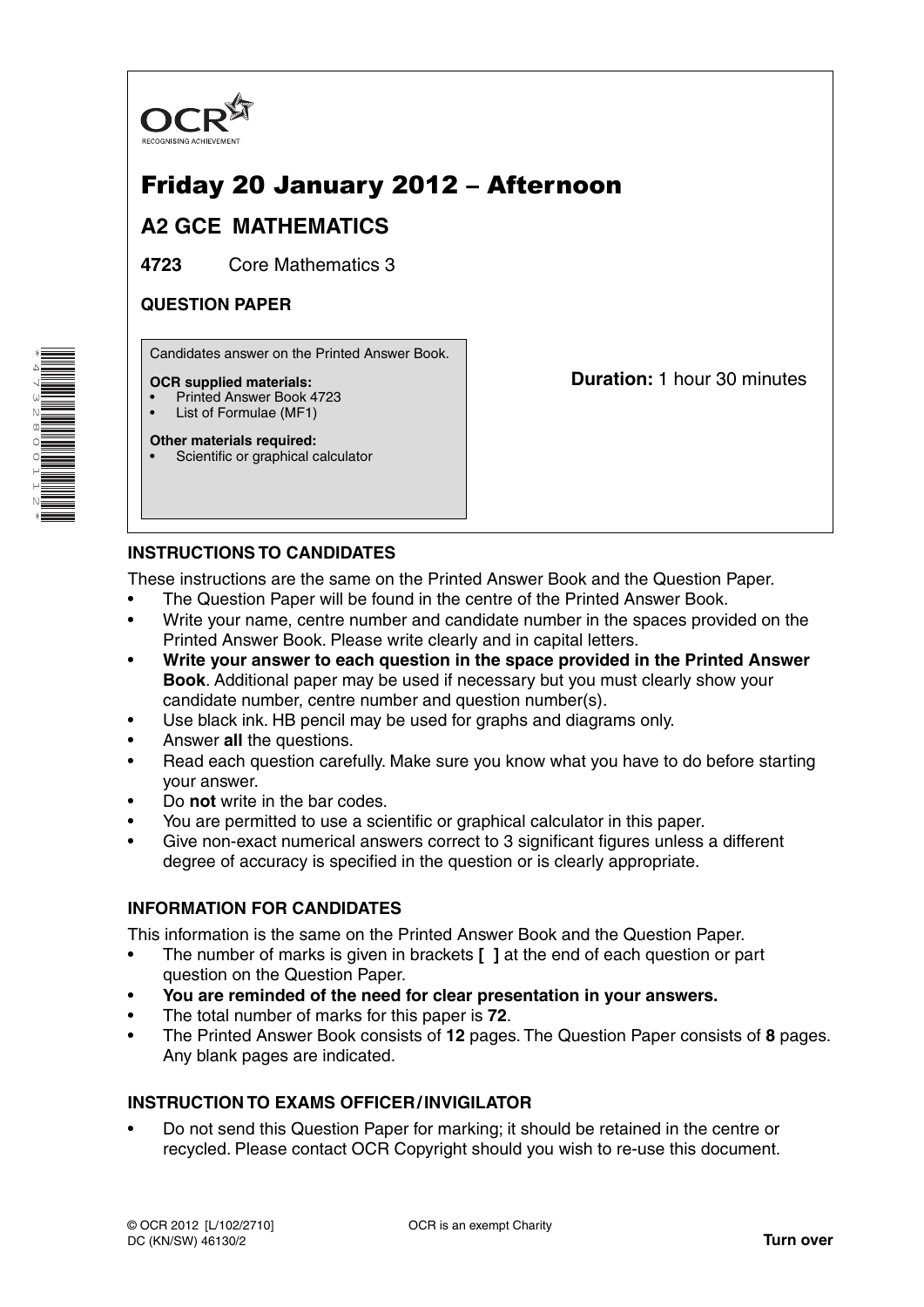1 Show that 
$$
\int_{\sqrt{2}}^{\sqrt{6}} \frac{2}{x} dx = \ln 3
$$
. [3]

**2**

**2**



The diagram shows part of the curve  $y = \frac{6}{(2x+1)^2}$ . The shaded region is bounded by the curve and the lines  $x = 0$ ,  $x = 1$  and  $y = 0$ . Find the exact volume of the solid produced when this shaded region is rotated completely about the *x*-axis. **[5]**

- 3 Find the equation of the normal to the curve  $y = \frac{x^2 + 4}{x + 2}$  at the point  $(1, \frac{5}{3})$ , giving your answer in the form  $ax + by + c = 0$ , where *a*, *b* and *c* are integers. [7]
- **4** The acute angles *α* and *β* are such that

 $2 \cot \alpha = 1$  and  $24 + \sec^2 \beta = 10 \tan \beta$ .

- **(i)** State the value of tan  $\alpha$  and determine the value of tan  $\beta$ . [4]
- **(ii)** Hence find the exact value of tan  $(\alpha + \beta)$ . [3]

© OCR 2012 4723 Jan12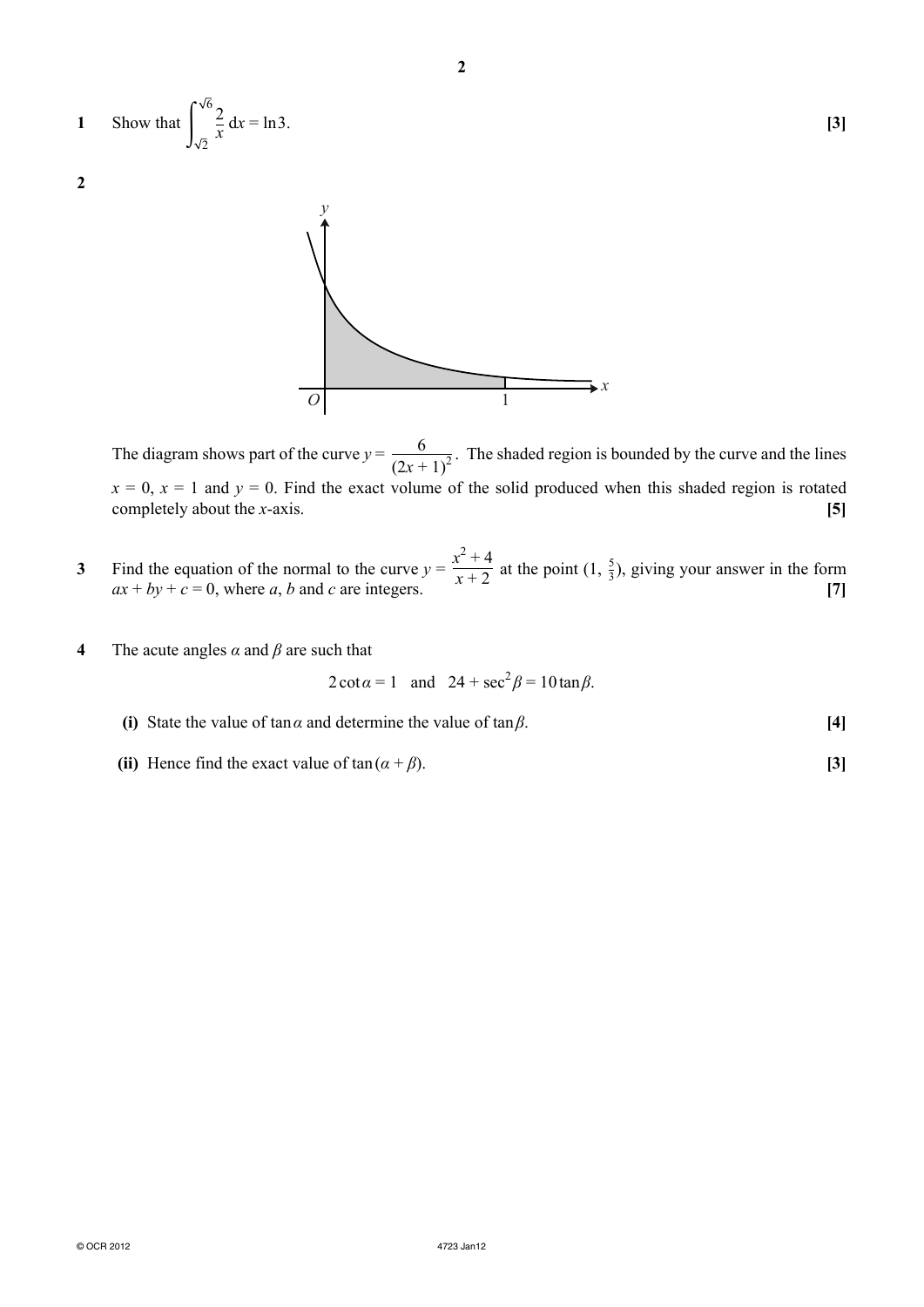

It is given that f is a one-one function defined for all real values. The diagram shows the curve with equation  $y = f(x)$ . The coordinates of certain points on the curve are shown in the following table.

|  | $\sim$ 4 $\mid$ | $6$   8   10   12   14 |  |  |
|--|-----------------|------------------------|--|--|
|  |                 |                        |  |  |

- **(i)** State the value of ff(6) and the value of  $f^{-1}(8)$ . [2]
- (ii) On the copy of the diagram, sketch the curve  $y = f^{-1}(x)$ , indicating how the curves  $y = f(x)$  and  $y = f^{-1}(x)$  are related. **[2]**
- (iii) Use Simpson's rule with 6 strips to find an approximation to  $\int_{2}^{14}$  $\int_2^{2} f(x) dx$  . [4]

**5**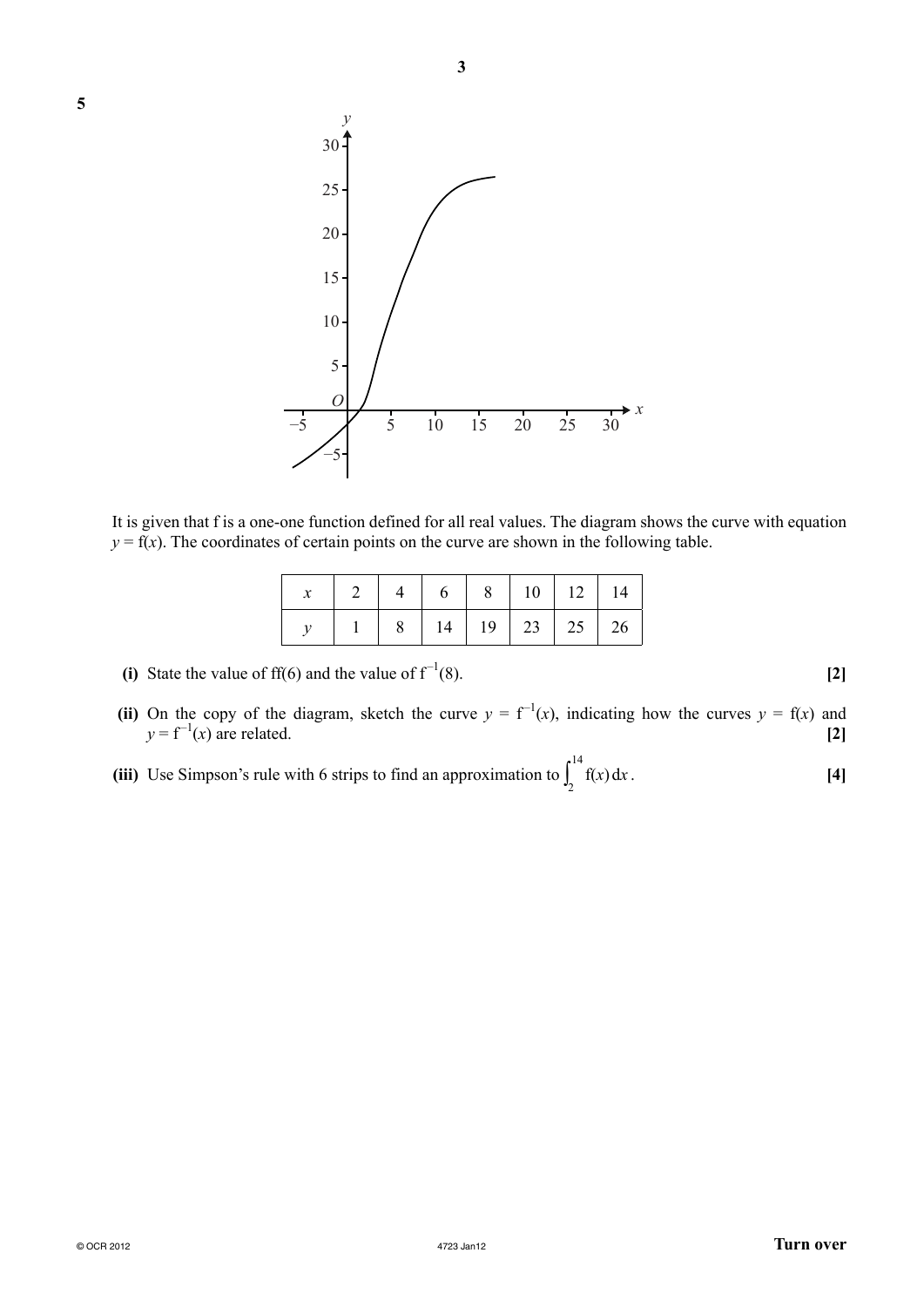

The diagram shows the curve with equation  $x = ln(y^3 + 2y)$ . At the point *P* on the curve, the gradient is 4 and it is given that  $P$  is close to the point with coordinates  $(7.5, 12)$ .

(i) Find 
$$
\frac{dx}{dy}
$$
 in terms of y. [2]

 **(ii)** Show that the *y*-coordinate of *P* satisfies the equation

$$
y = \frac{12y^2 + 8}{y^2 + 2}.
$$
 [3]

- **(iii)** By first using an iterative process based on the equation in part **(ii)**, find the coordinates of *P*, giving each coordinate correct to 3 decimal places. **[5]**
- **7 (i)** Substance *A* is decaying exponentially and its mass is recorded at regular intervals. At time *t* years, the mass, *M* grams, of substance *A* is given by

$$
M = 40e^{-0.132t}.
$$

- (a) Find the time taken for the mass of substance *A* to decrease to 25% of its value when  $t = 0$ . [3]
- **(b)** Find the rate at which the mass of substance *A* is decreasing when  $t = 5$ . [3]
- **(ii)** Substance *B* is also decaying exponentially. Initially its mass was 40 grams and, two years later, its mass is 31.4 grams. Find the mass of substance *B* after a further year. **[3]**
- **8 (i)** Express cos 4*θ* in terms of sin 2*θ* and hence show that cos 4*θ* can be expressed in the form  $1 - k \sin^2 \theta \cos^2 \theta$ , where *k* is a constant to be determined. **[3]**
- (ii) Hence find the exact value of  $\sin^2(\frac{1}{24}\pi) \cos^2(\frac{1}{24}\pi)$  $\frac{1}{24}\pi$ ). **[2]**
- (iii) By expressing  $2\cos^2 2\theta \frac{8}{3}\sin^2 \theta \cos^2 \theta$  in terms of  $\cos 4\theta$ , find the greatest and least possible values of

$$
2\cos^2 2\theta - \frac{8}{3}\sin^2 \theta \cos^2 \theta
$$

 $\alpha$  *as*  $\theta$  varies. **[5]**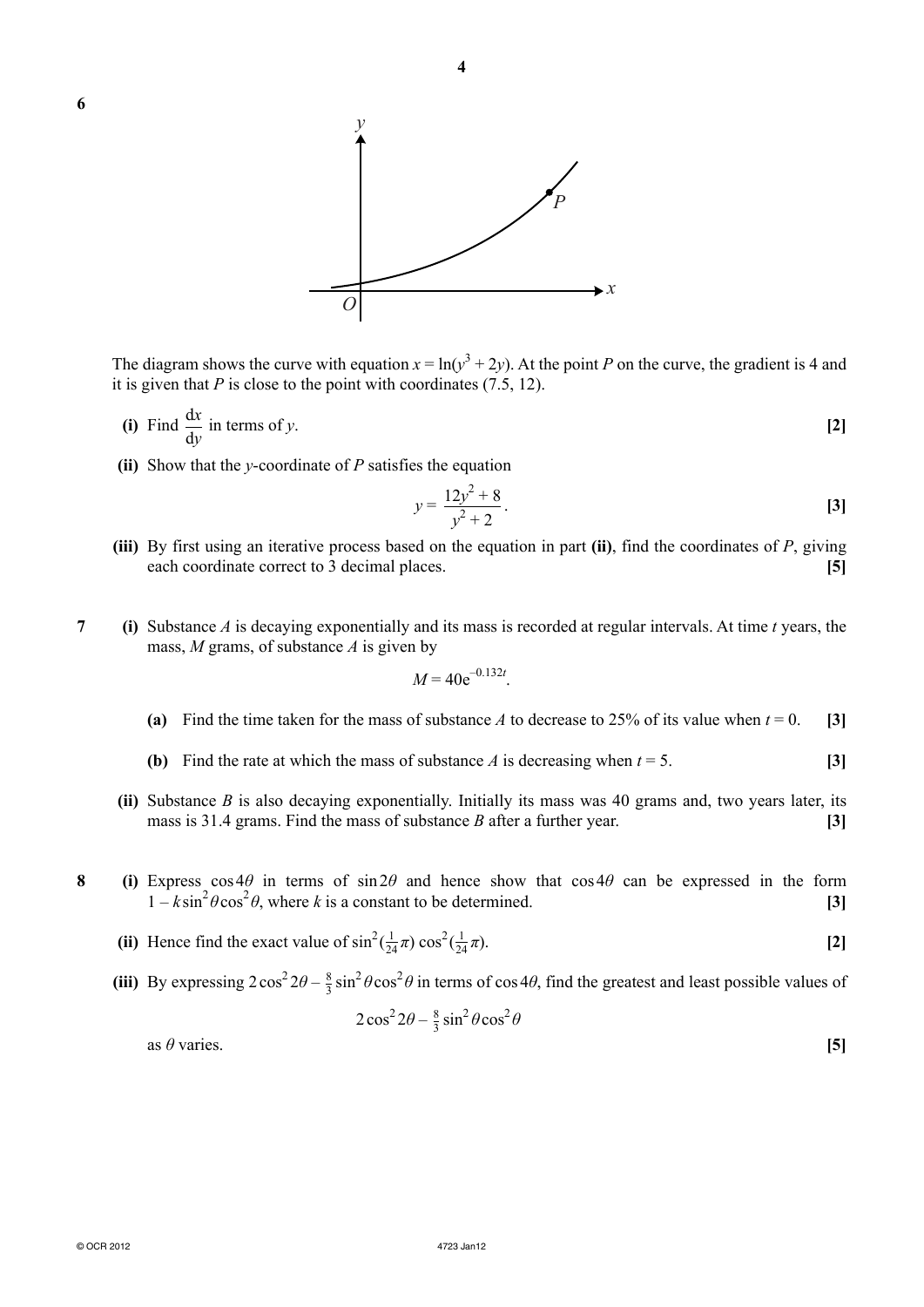

The function f is defined for all real values of *x* by

$$
f(x) = k(x^2 + 4x),
$$

where *k* is a positive constant. The diagram shows the curve with equation  $y = f(x)$ .

- (i) The curve  $y = x^2$  can be transformed to the curve  $y = f(x)$  by the following sequence of transformations: a translation parallel to the *x*-axis, a translation parallel to the *y*-axis, a stretch. Give details, in terms of *k* where appropriate, of these transformations. **[5]** 
	- **(ii)** Find the range of f in terms of *k*. **[2]**
	- (iii) It is given that there are three distinct values of *x* which satisfy the equation  $|f(x)| = 20$ . Find the value of *k* and determine exactly the three values of *x* which satisfy the equation in this case. **[6]**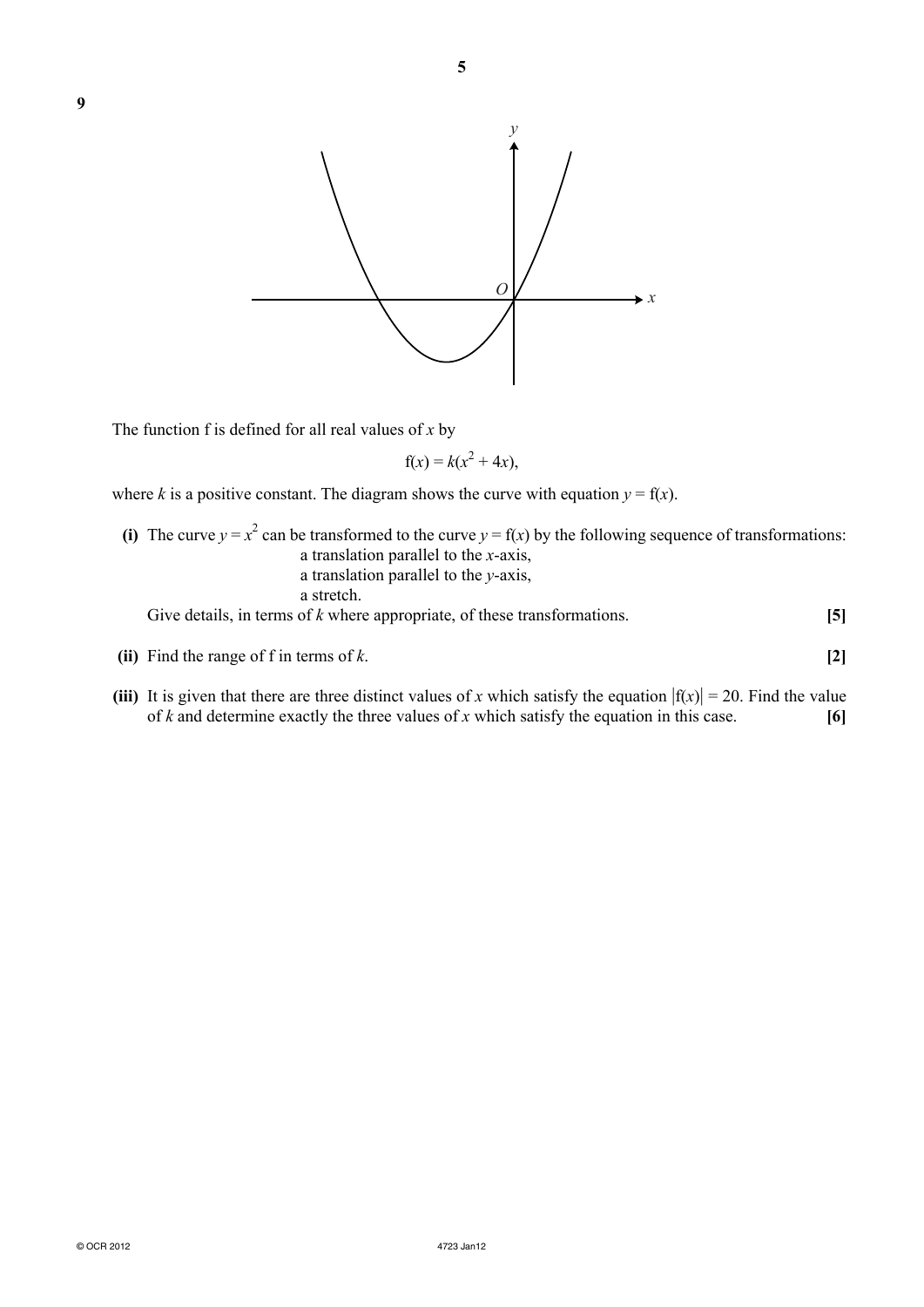#### **BLANK PAGE**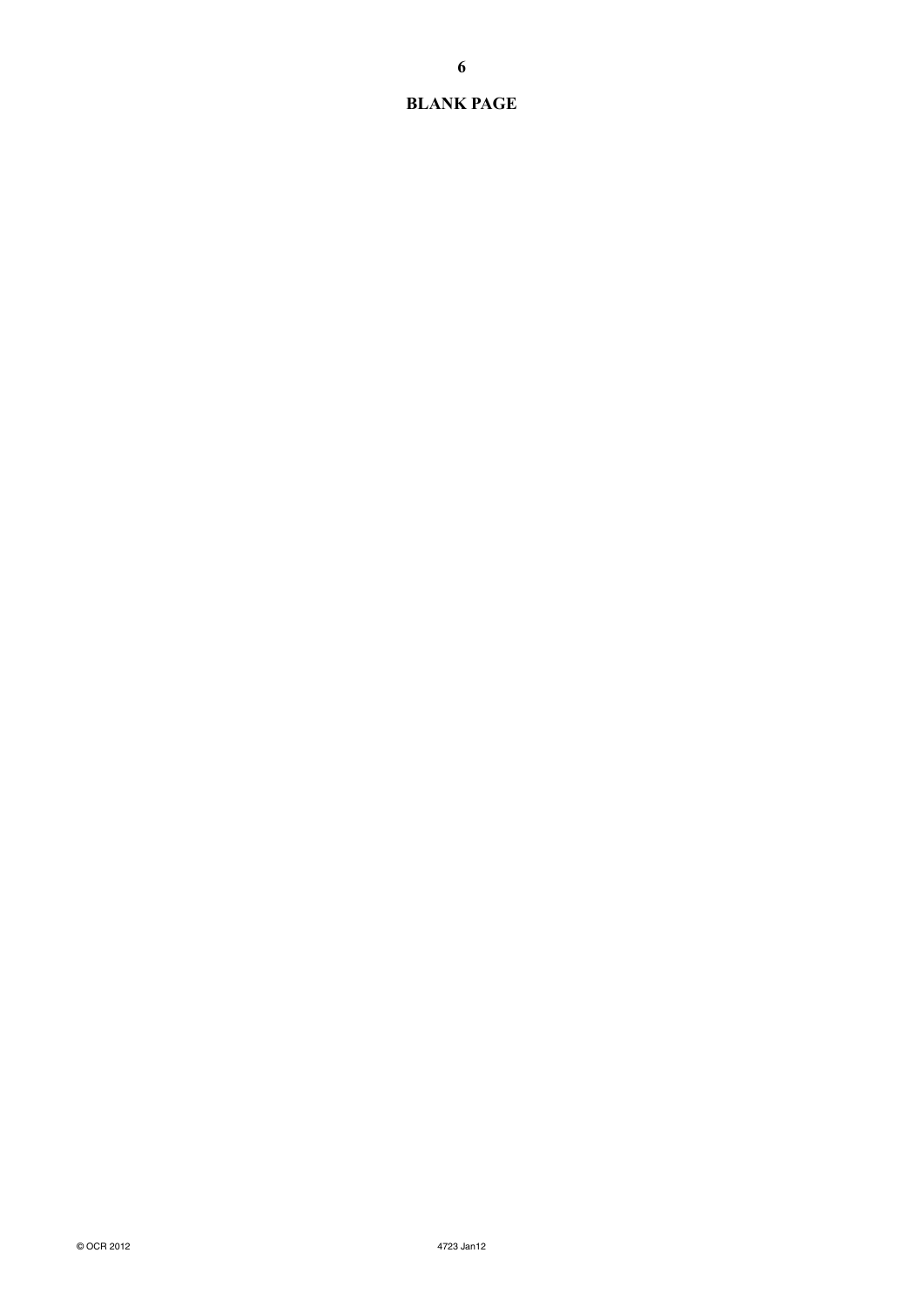#### **BLANK PAGE**